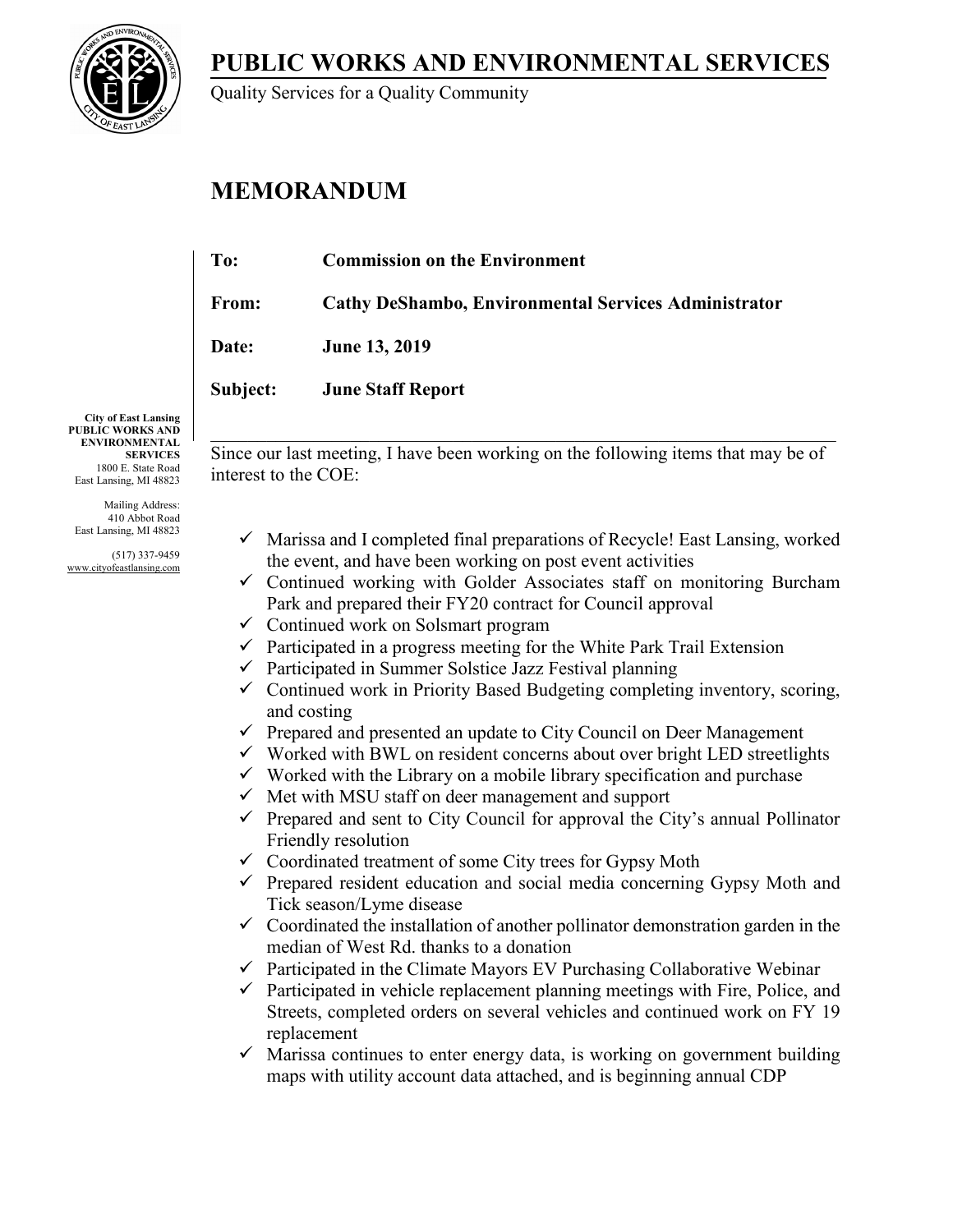## **PUBLIC WORKS AND ENVIRONMENTAL SERVICES**

Quality Services for a Quality Community

### **Other points of possible interest:**

 City Council Meeting Summaries <https://www.cityofeastlansing.com/1897/Stay-Connected> City Center District: <http://www.cityofeastlansing.com/1789/Center-City-District> East Lansing Buzz-Downtown Development News: <https://www.eastlansingbuzz.org/> Lead Service Line Replacement Plan: <https://www.cityofeastlansing.com/CivicAlerts.aspx?AID=830> Income Tax Info: <https://www.cityofeastlansing.com/1812/Income-Tax> Summer Solstice Jazz Festival <https://cityofeastlansing.com/CivicAlerts.aspx?AID=915> Pilot On Street Parking Changes <https://cityofeastlansing.com/CivicAlerts.aspx?AID=916> Road Construction in East Lansing <https://www.cityofeastlansing.com/construction> New online Services in the City <https://www.cityofeastlansing.com/769/Online-Services>